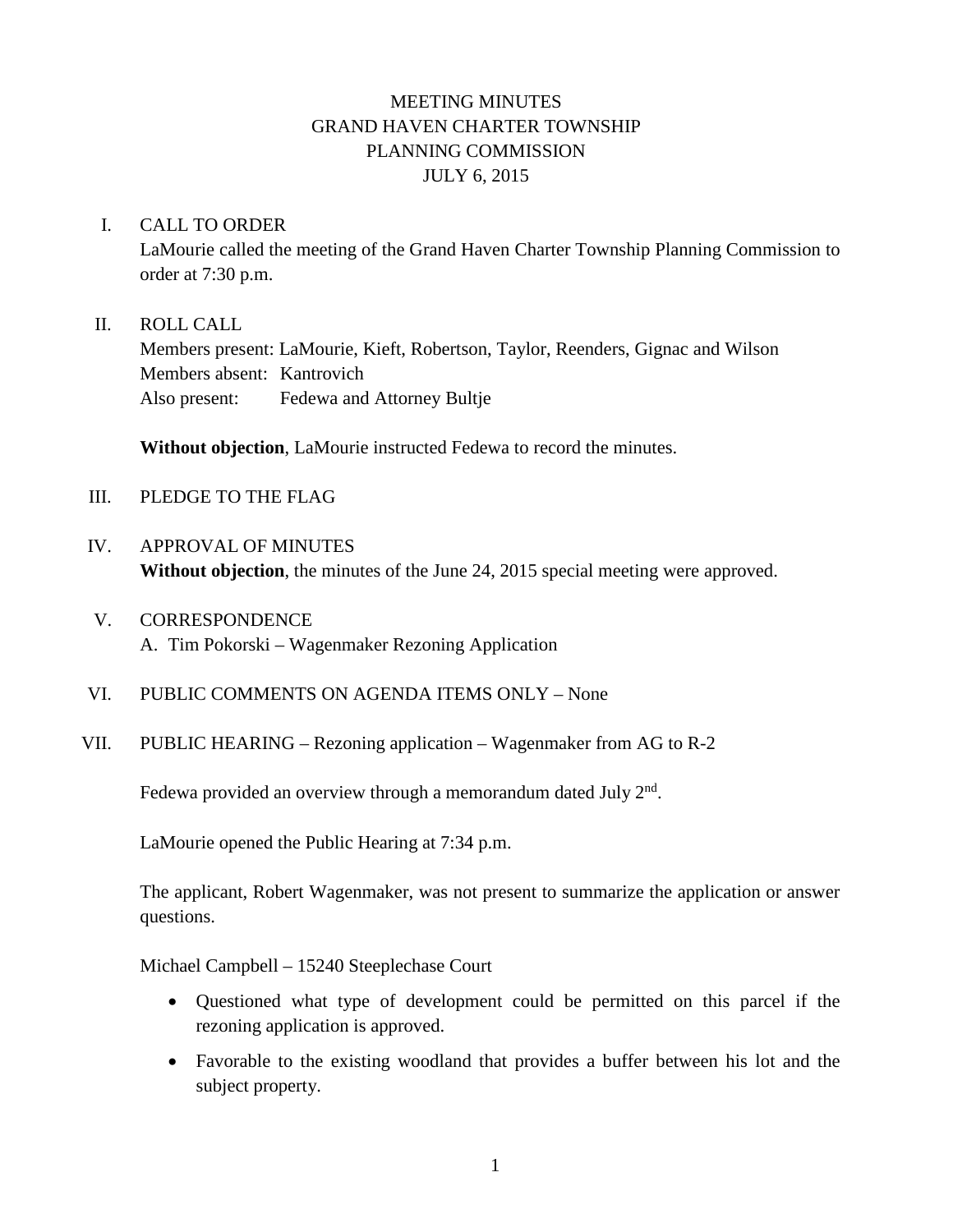• Questions regarding the applicants' ability to acquire a private easement to gain access to sanitary sewer.

Sondra Workman – 15248 Steeplechase Court

- Favorable to the existing woodland that provides a buffer between her lot and the subject property.
- Questions regarding the applicants' ability to acquire a private easement to gain access to sanitary sewer.

LaMourie closed the Public Hearing at 7:43 p.m.

#### VIII. OLD BUSINESS – Rezoning application – Wagenmaker from AG to R-2

The Rezoning application was discussed by Commissioners and focused on:

• Questions regarding when a property owner vs. developer is required to connect to sanitary sewer.

**Motion** by Robertson, supported by Gignac, to recommend to the Township Board approval of the Robert Wakenmaker rezoning application of parcel 70-07- 14-200-017 from Agricultural (AG) to R-2 Single Family Residential based on the application meeting applicable rezoning requirements and standards of the Grand Haven Charter Township Zoning Ordinance, Master Plan, and Future Land Use Map. **Which motion carried.**

IX. PUBLIC HEARING – PUD application – Speedway & North Star Commercial

Wilson recused himself due to a conflict of interest – represents North Star Commercial as the Phase II developer of the PUD application.

Fedewa provided an overview through a memorandum dated July  $2<sup>nd</sup>$ .

LaMourie opened the Public Hearing at 7:55 p.m.

The developers, among others, that were present include: Michael Bergman (Speedway), Christopher Schrank (exp US Services Inc., Engineer for Speedway), Steve Wilson (North Star Commercial), and Matt Phares (Nederveld, Engineer for North Star Commercial).

Christopher Schrank provided a summary of the project development, and described the departures requested by the applicants.

LaMourie closed the Public Hearing at 8:06 p.m.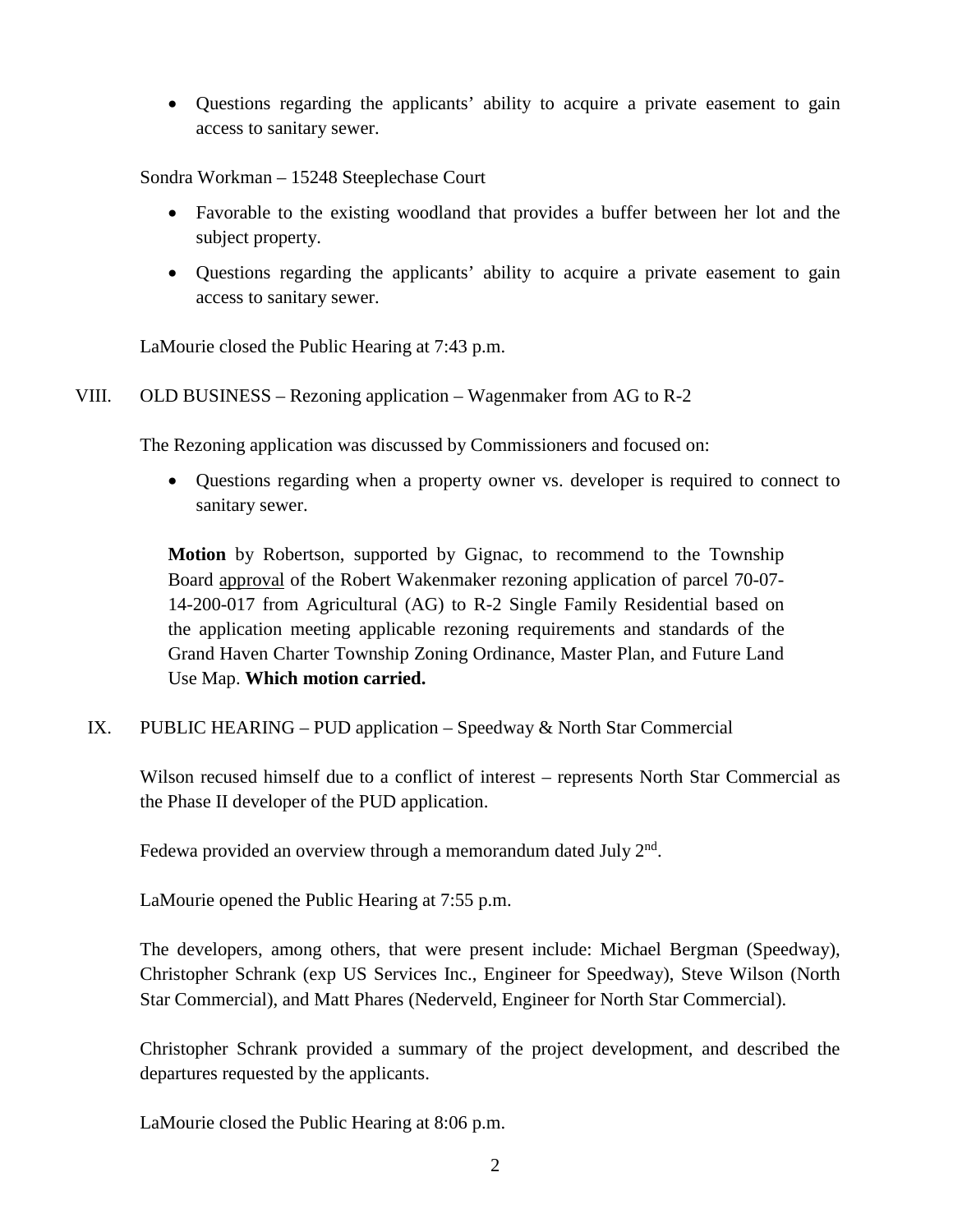#### X. OLD BUSINESS – PUD application – Speedway & North Star Commercial

The PUD application was discussed by Commissioners and focused on:

- Requested Departure No.  $1$  Discussion: Increased number of parking spaces.
	- o Reviewed parking requirements of US-31 Overlay Zone vs. Chapter 24 parking schedule vs. Speedway parking study.
	- o Options for parking lot deferment (banking).
	- o Seasonal nature of the Township influences the number of parking spaces needed (*i.e., more in summer, less in winter*).
	- o If certain parking spaces were deferred there is a concern that potential overflow vehicles will park on the undeveloped Phase II section of the PUD. This is a sensitive landscape and it is possible the situation could lead to pollution.
- Requested Departure No. 1 Findings:
	- o The Commission finds the combination of the parking study provided by the applicant, plus the possibility of disrupting the sensitive landscape if certain spaces were deferred does meet the requirements set forth in Section 15A.10.10 of the Zoning Ordinance. Therefore the Planning Commission is able to justify the requested 28 parking spaces.
	- o **The Planning Commission notes that only verbal approval was given. No motions were made or adopted to recommend the Township Board approve the project and departures. Furthermore, the Township Board is the body granted authority to formally approve, or deny, the PUD and/or requested departures.**
- Requested Departure No.  $2 -$  Discussion: Increased height of fueling canopies.
	- o The FHWA and MDOT require a 14 foot vertical clearance for overhead structures (*i.e., bridges*).
	- o Section 20.03.2.H of the Zoning Ordinance states the *canopy roof* shall not exceed 14 feet, which may create a circumstance where 14 feet of vertical clearance cannot be met. The Speedway canopy roof has a 4 foot depth, which would only permit 10 feet of vertical clearance if the Ordinance were strictly adhered to.
	- o The increased height of the canopy accommodates the corbels found on the brick support columns. The drive aisle/vertical clearance is 14 feet from the driving surface to the corbel projection. Lowering the canopy height would result in the elimination of the corbels.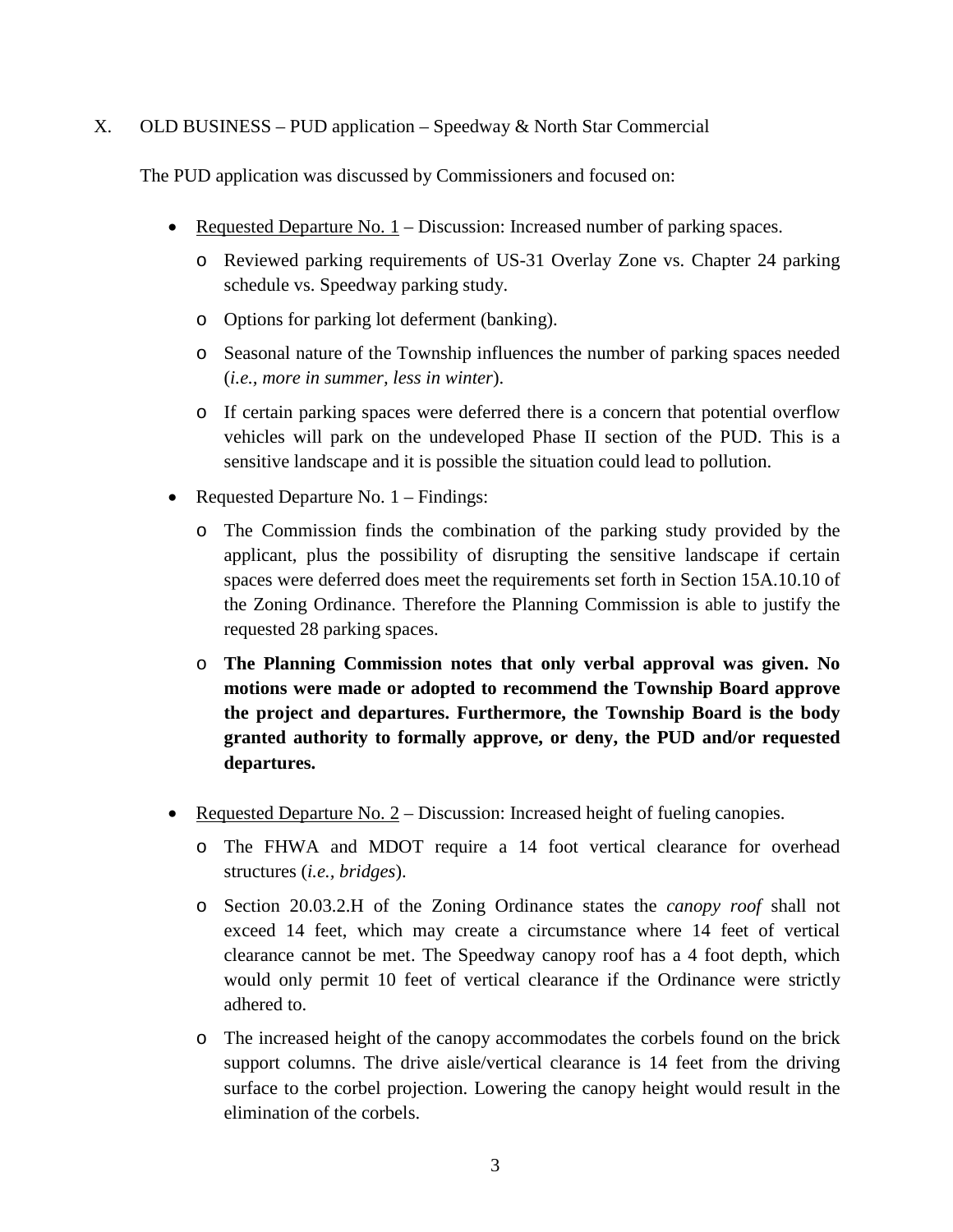- Requested Departure No. 2 Findings:
	- o The Commission finds the statement of purpose for the Overlay Zone (*Section 15A.01*) is to, "provide architectural and site design standards that are more demanding than required elsewhere in the Township in order to promote harmonious development and complement the natural characteristics in the western sections of the Township." The spirit and emphasis of this Chapter is aesthetics, therefore, the Commission finds the corbels should be kept, which in turn justifies the request for the increased canopy height of 20'6".
	- o The Commission requested the applicants considering decreasing the canopy roof depth to lower the overall height of the canopies, so the dormers on the main building are more visible.
	- o **The Planning Commission notes that only verbal approval was given. No motions were made or adopted to recommend the Township Board approve the project and departures. Furthermore, the Township Board is the body granted authority to formally approve, or deny, the PUD and/or requested departures.**
- Requested Departure No. 3 Increased size and height of ground sign.
	- o Applicant preferred to have a 72 square foot freestanding sign 20 feet in height at the corner of US-31 and Hayes Street. However, due to the wetland location that is not possible.
	- o Applicants purpose is to ensure motorists on US-31 are able to clearly see the gasoline prices, which is accomplished by a larger sign.
- Requested Departure No. 3 Findings:
	- o The Commission finds the wetland location precluded the applicant from maximizing the signage that is permitted under Section 24.13 of the Zoning Ordinance. The requested size is commensurate with a freestanding sign, the proposed location is setback farther than required, and the request exceeds the requirements of the Clear Vision Ordinance. Based on these conditions, the Commission is able to justify the requested departure.
	- o **The Planning Commission notes that only verbal approval was given. No motions were made or adopted to recommend the Township Board approve the project and departures. Furthermore, the Township Board is the body granted authority to formally approve, or deny, the PUD and/or requested departures.**
- Requested Departure No. 4 Modification and additional manual message board: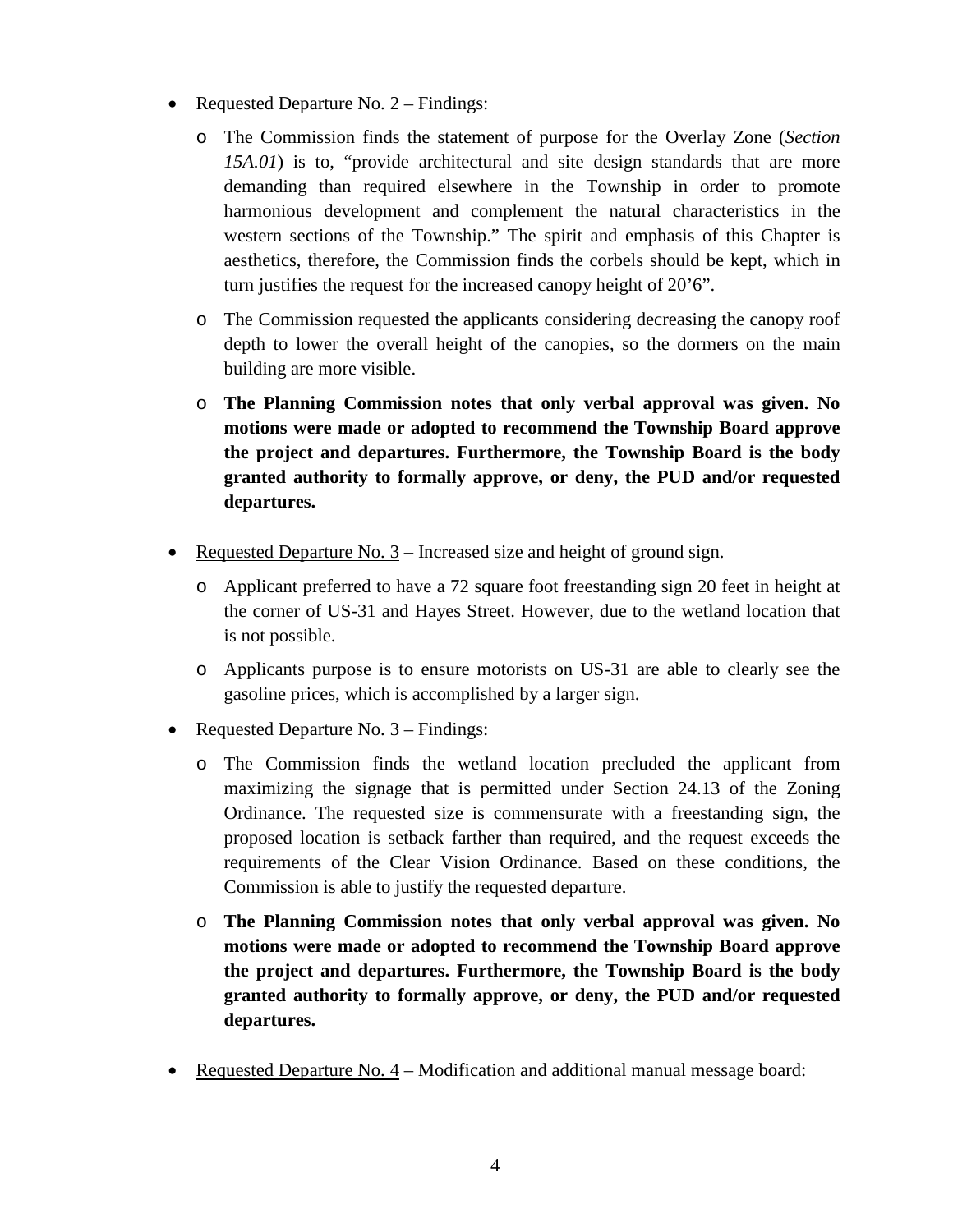- o Applicant requests a 40 square foot manual message board on the front and rear walls of the main building. Strict compliance with Section 24.12.12 of the Zoning Ordinance only permits a message board to comprise 25% of a wall sign (*maximum of 12 square feet*), and only one message board is permitted per lot.
- o Aside from the requested message boards, the applicant does not propose any wall signs (*which typically include logos and advertising copy*). Section 24.13 of the Zoning Ordinance permits one wall sign per street frontage that comprise up to 10% of the wall area. This site would permit three wall signs (*US-31, Hayes Street, and the proposed access road*).
- o Applicants desire that the auto and commercial fueling customers are able to preview the "specials" offered within the convenience store by way of two manual message boards.
- Requested Departure No. 4 Findings:
	- o The Commission finds the request to modify the wall sign/manual message board composition and justify a second message board for the rear wall is reasonable and is able to justify the request, so long as no other wall signs are permitted.
	- o Furthermore, the proposed configuration and design is significantly less than what is permitted by Chapter 24 of the Zoning Ordinance. This justification will ensure the aesthetics gained by the US-31 Overlay Zone are sustained because the three potential wall signs will not be allowed, and therefore, the building materials will remain visible.
	- o **The Planning Commission notes that only verbal approval was given. No motions were made or adopted to recommend the Township Board approve the project and departures. Furthermore, the Township Board is the body granted authority to formally approve, or deny, the PUD and/or requested departures.**
- Information was presented to the Planning Commission that indicated the applicants had not supplied the Ottawa County Road Commission (OCRC) with either the final traffic impact study (TIS) or the current site plans. In summary, the items of concern identified by the Planning Commission, staff, the applicants, and OCRC are:
	- o The design of the internal access drive at Hayes Street, particularly the width. The drawings must be revised to accommodate the circulation needs of large vehicles (*including the tankers that deliver fuel to the site*) that exit the Speedway site onto the access drive and proceed to exit the development onto Hayes Street.
	- o The alignment of the PUD access drive and the movie theater must improve.
	- o Three traffic impact scenarios have been identified:
		- Speedway + Phase II development (*draft TIS*)